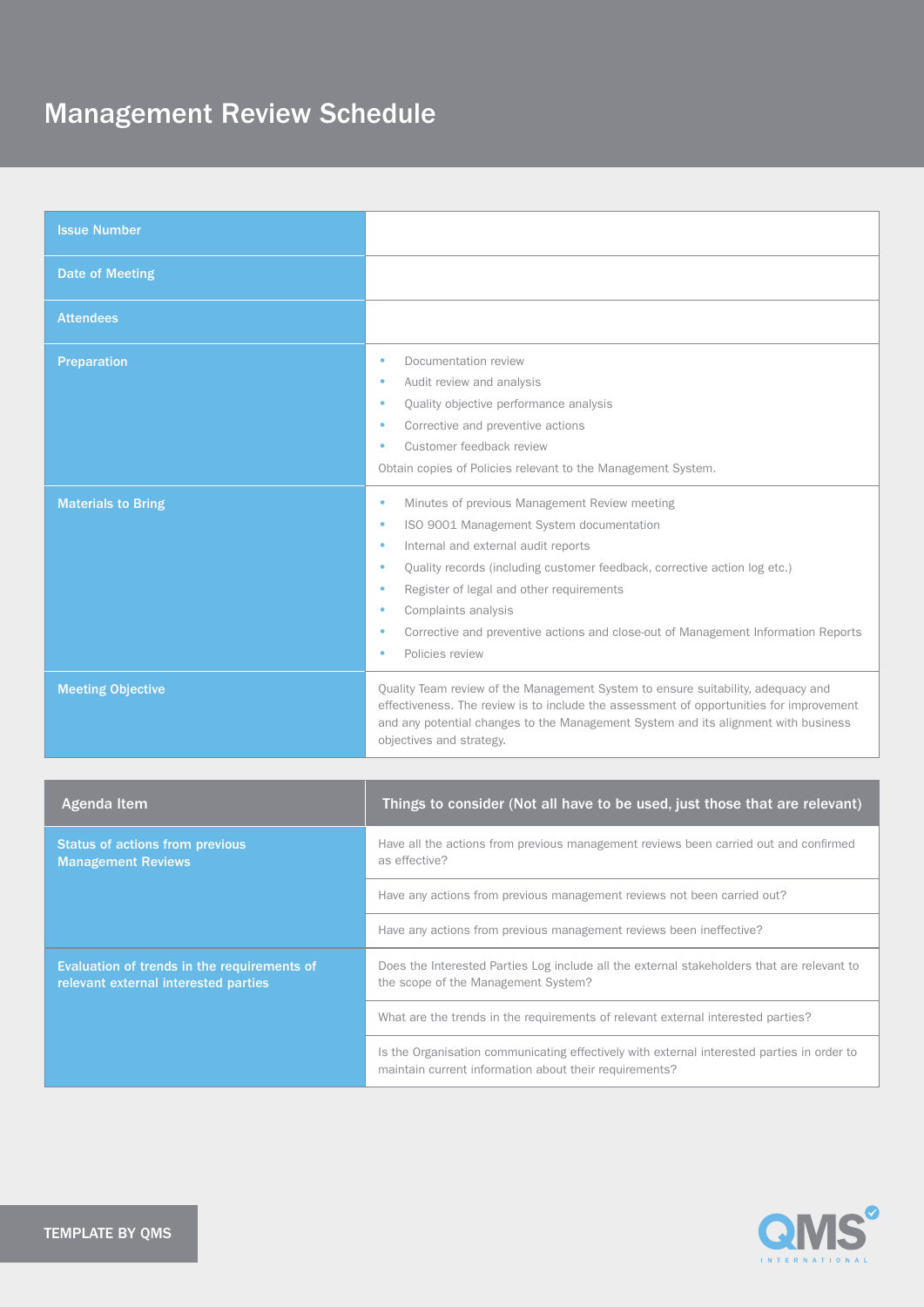| <b>Agenda Item</b>                                                                                               | Things to consider (Not all have to be used, just those that are relevant)                                                                                                                                                                     |
|------------------------------------------------------------------------------------------------------------------|------------------------------------------------------------------------------------------------------------------------------------------------------------------------------------------------------------------------------------------------|
| Evaluation of compliance with applicable<br>legislation, regulations and other requirements                      | What are the methods used to verify legal compliance?                                                                                                                                                                                          |
|                                                                                                                  | Are the people responsible for testifying to the Organisation's legal compliance<br>sufficiently qualified to be able to do this?                                                                                                              |
|                                                                                                                  | Is the Organisation able to respond effectively to changes in legal compliance<br>requirements?                                                                                                                                                |
| Evaluation of trends in the requirements of<br>relevant internal interested parties                              | Does the Interested Parties Log include all the internal stakeholders that are relevant to<br>the scope of the Management System?                                                                                                              |
|                                                                                                                  | What are the trends in the requirements of relevant internal interested parties?                                                                                                                                                               |
|                                                                                                                  | Is the Organisation communicating effectively with internal interested parties in order to<br>maintain current information about their requirements?                                                                                           |
| Evaluation of actions taken towards identified<br>risks and opportunities                                        | Have risks and opportunities been identified through access to a variety of sources,<br>e.g. historical data, theoretical analysis, informed opinions, expert opinions, values of<br>interested parties, or perceptions of interested parties? |
|                                                                                                                  | Has the Organisation identified examples of risks associated with not pursuing an<br>opportunity?                                                                                                                                              |
|                                                                                                                  | Have risks and opportunities been analysed and evaluated to determine appropriate risk<br>treatment, as necessary?                                                                                                                             |
| Evaluation of trends in changes to products,                                                                     | What are the trends in change requests in the Issues, Actions and Decisions Log?                                                                                                                                                               |
| services and processes                                                                                           | What are the implications of changes to products, services and processes upon quality<br>management?                                                                                                                                           |
|                                                                                                                  | Have Change Implementation Plans been used to control larger projects and what was<br>the effect of these changes?                                                                                                                             |
| Review of performance towards the<br><b>Management System objectives and targets</b><br>from the previous period | Which significant objectives and targets were achieved?                                                                                                                                                                                        |
|                                                                                                                  | Which significant objectives and targets were not achieved?                                                                                                                                                                                    |
|                                                                                                                  | Which significant objectives and targets have been carried forward to the next period?                                                                                                                                                         |
| <b>Agreement upon Management System</b><br>objectives and targets for the next period                            | Have all the previous objectives and targets been met?                                                                                                                                                                                         |
|                                                                                                                  | Have any objectives and targets not been met?                                                                                                                                                                                                  |
|                                                                                                                  | Have any objectives and targets been carried over to the next period?                                                                                                                                                                          |

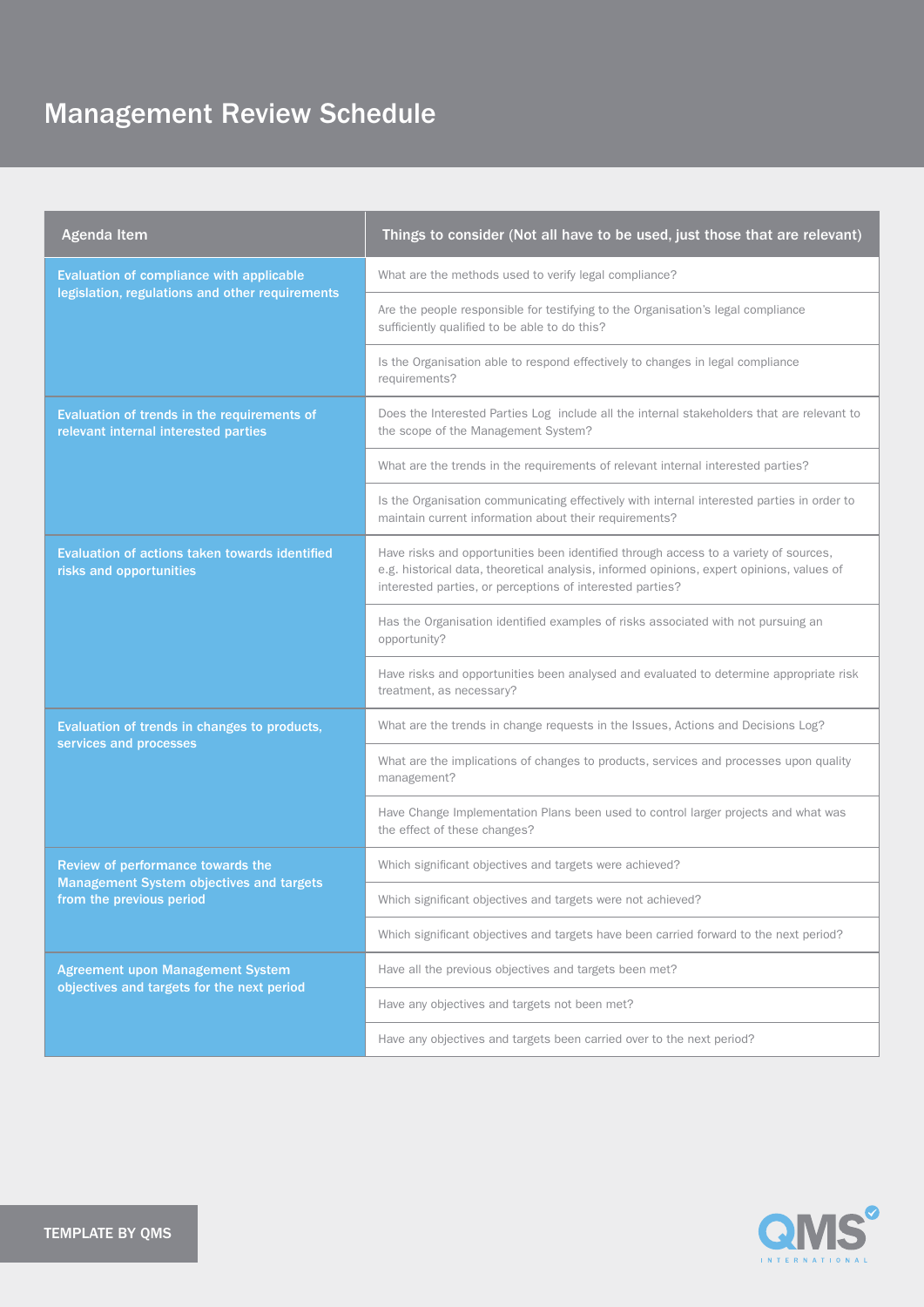| <b>Agenda Item</b>                                                                           | Things to consider (Not all have to be used, just those that are relevant)                                                                                                               |
|----------------------------------------------------------------------------------------------|------------------------------------------------------------------------------------------------------------------------------------------------------------------------------------------|
| Review of changes to policies relevant to the<br><b>Management System</b>                    | Does the Quality Policy require revision following the review of objectives and targets?                                                                                                 |
|                                                                                              | Does the Environmental Policy require revision following the review of objectives and<br>targets?                                                                                        |
|                                                                                              | Does the Health and Safety Policy require revision following the review of objectives and<br>targets?                                                                                    |
| Evaluation of the resources required for the<br>effective operation of the Management System | Is there sufficient evidence to be able to confirm the suitability of the Organisation's<br>buildings, facilities, work environment, equipment and vehicles?                             |
|                                                                                              | Are any improvements required for the Organisation's buildings, facilities, work<br>environment, equipment and vehicles?                                                                 |
|                                                                                              | Is there a need to recruit further staff, change people's roles or make certain roles<br>redundant?                                                                                      |
| Evaluation of staff competence, training,<br>awareness and knowledge management              | What were the trends in significant staff training and learning activities during the<br>previous period?                                                                                |
|                                                                                              | Do staff demonstrate sufficient awareness of the Management System and their<br>responsibilities towards its successful implementation at various levels throughout the<br>Organisation? |
|                                                                                              | What are the trends in new competence requirements that are anticipated for the next<br>period?                                                                                          |
| Evaluation of the performance of external<br>providers                                       | What were the trends in the performance of newly approved suppliers and sub-contractors<br>during the previous period?                                                                   |
|                                                                                              | What were the trends in the performance of existing suppliers and sub-contractors during<br>the previous period?                                                                         |
|                                                                                              | What were the trends in the unsatisfactory performance of suppliers and sub-contractors<br>that led to their removal during the previous period?                                         |
| Evaluation of trends in the conformity of<br>products and services provided                  | Is there sufficient evidence to demonstrate that products and services provided<br>consistently meet customer requirements?                                                              |
|                                                                                              | Is there evidence of an adverse trend in product returns, warranty claims or technical<br>support requirements after products and services have been delivered?                          |
|                                                                                              | Is there sufficient evidence to demonstrate that products and services provided are<br>consistently fit for purpose?                                                                     |